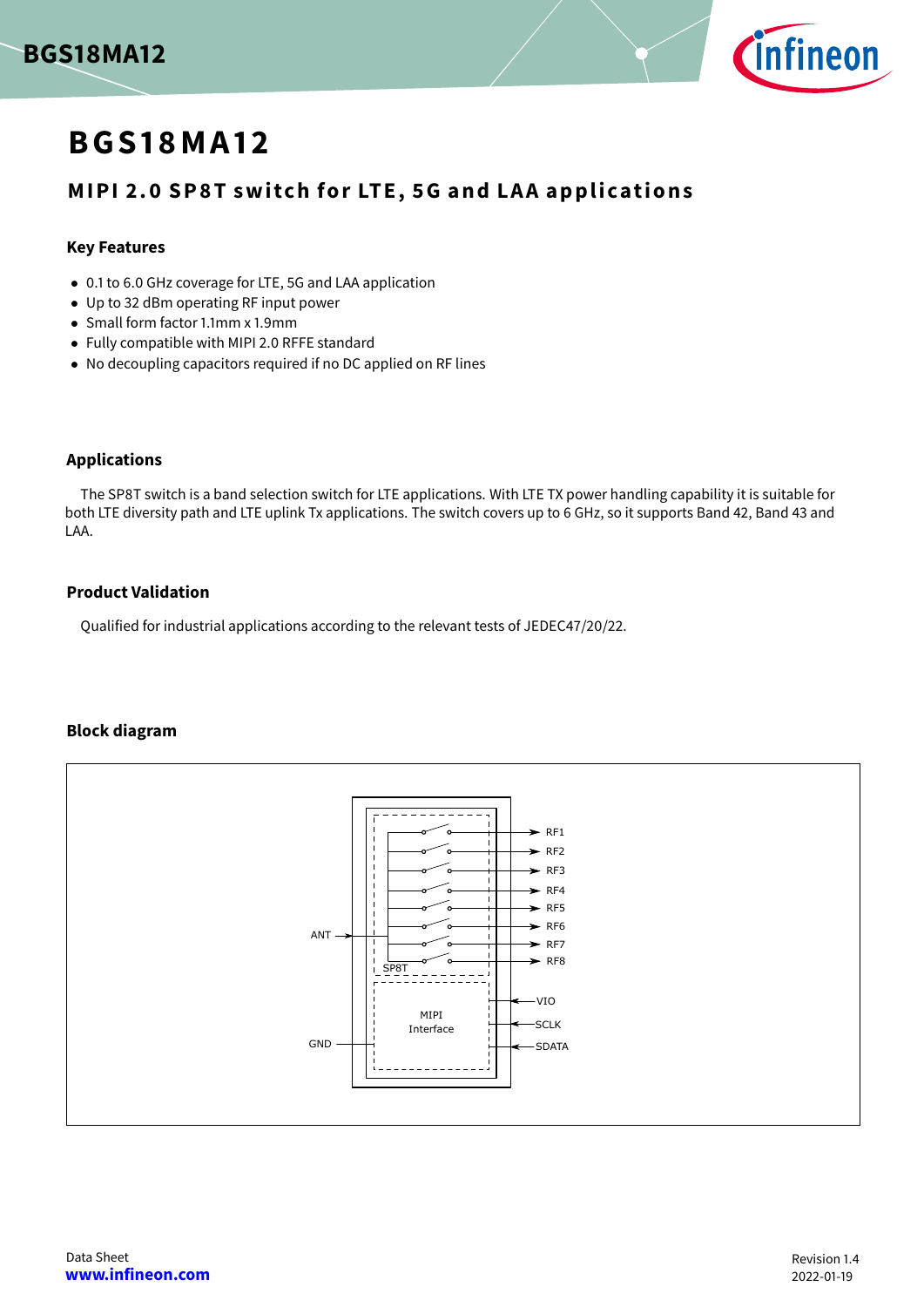# **BGS18MA12**



**Table of Contents**

# **Table of Contents**

<span id="page-1-0"></span>

| <b>Table of Contents</b>      | 1              |
|-------------------------------|----------------|
| 1 Features                    | $\overline{2}$ |
| 2 Maximum Ratings             | $\mathbf{3}$   |
| 3 Operation ranges            | $\overline{4}$ |
| <b>4 RF Characteristics</b>   | 5              |
| 5 MIPI RFFE Specification     | $\mathbf{7}$   |
| 6 Package related information | 11             |
|                               |                |

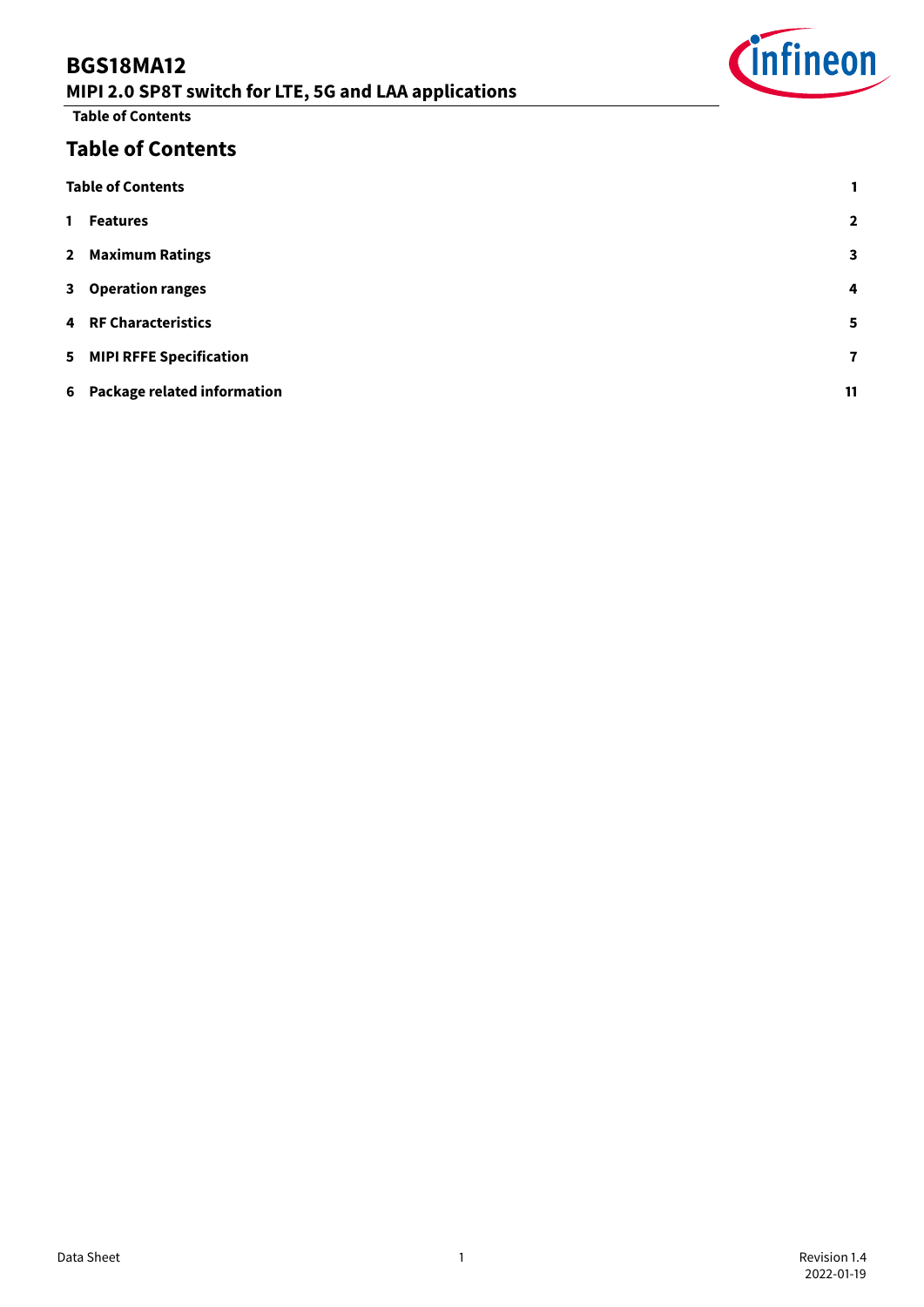#### **Features**

### <span id="page-2-0"></span>**1 Features**

- 0.1 to 6.0 GHz coverage for LTE, 5G and LAA application
- Up to 32 dBm operating RF input power
- Small form factor 1.1mm x 1.9mm
- Fully compatible with MIPI 2.0 RFFE standard
- Software programmable MIPI RFFE USID
- USID swap feature
- No decoupling capacitors required if no DC applied on RF lines
- Low harmonic generation
- High port-to-port-isolation
- On chip control logic including ESD protection
- No power supply blocking required
- High EMI robustness
- RoHS and WEEE compliant package



### **Description**

This SP8T RF switch is a perfect solution for multimode handsets based on LTE, WCDMA and TDCDMA. It is based on Infineon's proprietary technology and has excellent RF performance. The ultra-low insertion loss helps customers to achieve high system sensitivity, the coverage of LTE Tx power and 6 GHz enables very broad application. It features DC-free RF ports, external DC blocking capacitors at the RF ports are only required if DC voltage is applied externally. Its on chip MIPI RFFE 2.0 controller is fully compatible with industry standard.

| <b>Product Name</b> | <b>Marking</b> | Package                     |
|---------------------|----------------|-----------------------------|
| <b>BGS18MA12</b>    | D.<br>DI       | <b>ATC'</b><br>-12-10<br>P- |



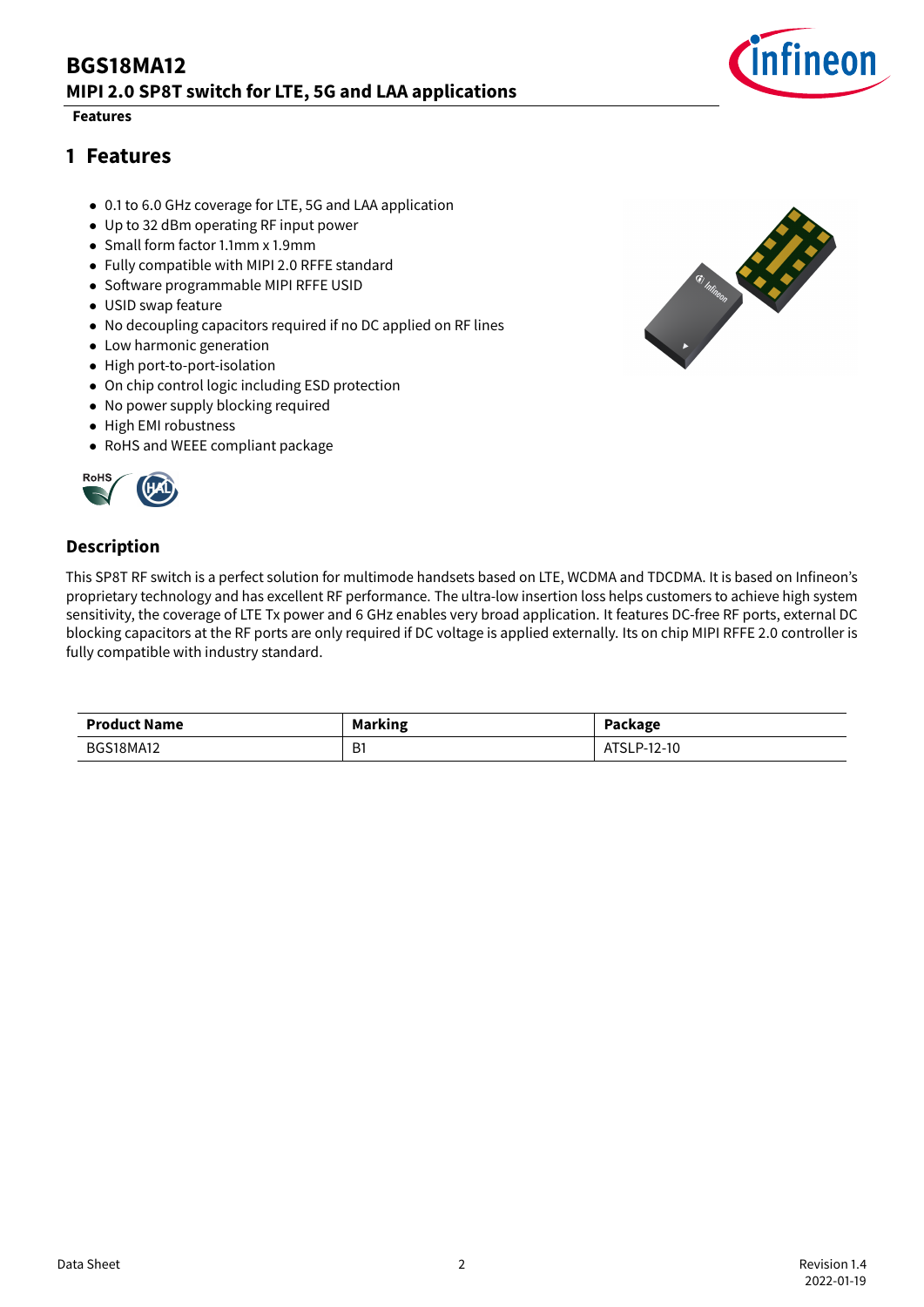

**Maximum Ratings**

### <span id="page-3-0"></span>**2 Maximum Ratings**

| <b>Parameter</b>                          | Symbol          |                          | <b>Values</b>            |        | <b>Unit</b>  | <b>Note / Test Condition</b>   |
|-------------------------------------------|-----------------|--------------------------|--------------------------|--------|--------------|--------------------------------|
|                                           |                 | Min.                     | Typ.                     | Max.   |              |                                |
| <b>Frequency Range</b>                    | f               | 0.1                      | $\overline{\phantom{0}}$ | 6.0    | GHz          | 1)                             |
| Supply voltage <sup>2)</sup>              | $V_{10}$        | $\Omega$                 | $\overline{\phantom{m}}$ | 2.1    | v            | $\overline{\phantom{0}}$       |
| Storage temperature range                 | $T_{STG}$       | $-55$                    | $\overline{\phantom{m}}$ | 150    | $^{\circ}C$  |                                |
| RF input power at all TRx ports           | $P_{RF\_max}$   | $\overline{\phantom{0}}$ |                          | 35     | dBm          | Short term peaks (1µs in 0.1%) |
|                                           |                 |                          |                          |        |              | duty cycle), exceeding typical |
|                                           |                 |                          |                          |        |              | linearity                      |
| ESD capability, CDM <sup>4)</sup>         | $V_{ESD_{CDM}}$ | $-500$                   | $\qquad \qquad -$        | $+500$ | V            |                                |
| ESD capability, HBM 5)                    | $V_{ESD_{HBM}}$ | $-1$                     | $\overline{\phantom{m}}$ | $+1$   | kV           |                                |
| ESD capability, system level (RF port) 6) | $V_{ESD_{ANT}}$ | -8                       | $\qquad \qquad -$        | $+8$   | kV           | ANT vs system GND, with 27 nH  |
|                                           |                 |                          |                          |        |              | shunt inductor                 |
| Junction temperature                      | $T_j$           | $\overline{\phantom{m}}$ |                          | 125    | $^{\circ}$ C |                                |

#### **Table 1: Maximum Ratings, Table I** at  $T_A = 25 °C$ , unless otherwise specified

 $\eta$  Switch has a low-pass response. For higher frequencies, losses have to be considered for their impact on thermal heating. The DC voltage at RF ports  $V_{REDC}$  has to be 0V.

<sup>2)</sup> Note: Consider any ripple voltages on top of  $V_{10}$ . Including RF ripple,  $V_{10}$  must not exceed the maximum ratings:  $V_{10} = V_{DC} + V_{Ripple}$ .

4) Field-Induced Charged-Device Model ANSI/ESDA/JEDEC JS-002. Simulates charging/discharging events that occur in production equipment and processes. Potential for CDM ESD events occurs whenever there is metal-to-metal contact in manufacturing.

<sup>5)</sup> Human Body Model ANSI/ESDA/JEDEC JS-001 ( $R = 1.5$  kΩ,  $C = 100$  pF).

 $^{6)}$  IEC 61000-4-2 (R = 330 Ω, C = 150 pF), contact discharge.

**Warning: Stresses above the max. values listed here may cause permanent damage to the device. Maximum ratings are absolute ratings; exceeding only one of these values may cause irreversible damage to the integrated circuit. Exposure to conditions at or below absolute maximum rating but above the specified maximum operation conditions may** affect device reliability and life time. Functionality of the device might not be given under these conditions.

### **Table 2: Maximum Ratings, Table II** at  $T_A = 25 \degree C$ , unless otherwise specified

| <b>Parameter</b>                        | Symbol     | <b>Values</b> |                          |      |     | Unit                          | <b>Note / Test Condition</b> |
|-----------------------------------------|------------|---------------|--------------------------|------|-----|-------------------------------|------------------------------|
|                                         |            | Min.          | Typ.                     | Max. |     |                               |                              |
| Thermal resistance junction - soldering | $R_{thJS}$ | -             | -                        | 62   | K/W |                               |                              |
| point                                   |            |               |                          |      |     |                               |                              |
| Maximum DC-voltage on RF-Ports and      | $V_{RFDC}$ | 0             | $\overline{\phantom{a}}$ | 0    |     | No DC voltages allowed on RF- |                              |
| RF-Ground                               |            |               |                          |      |     | Ports                         |                              |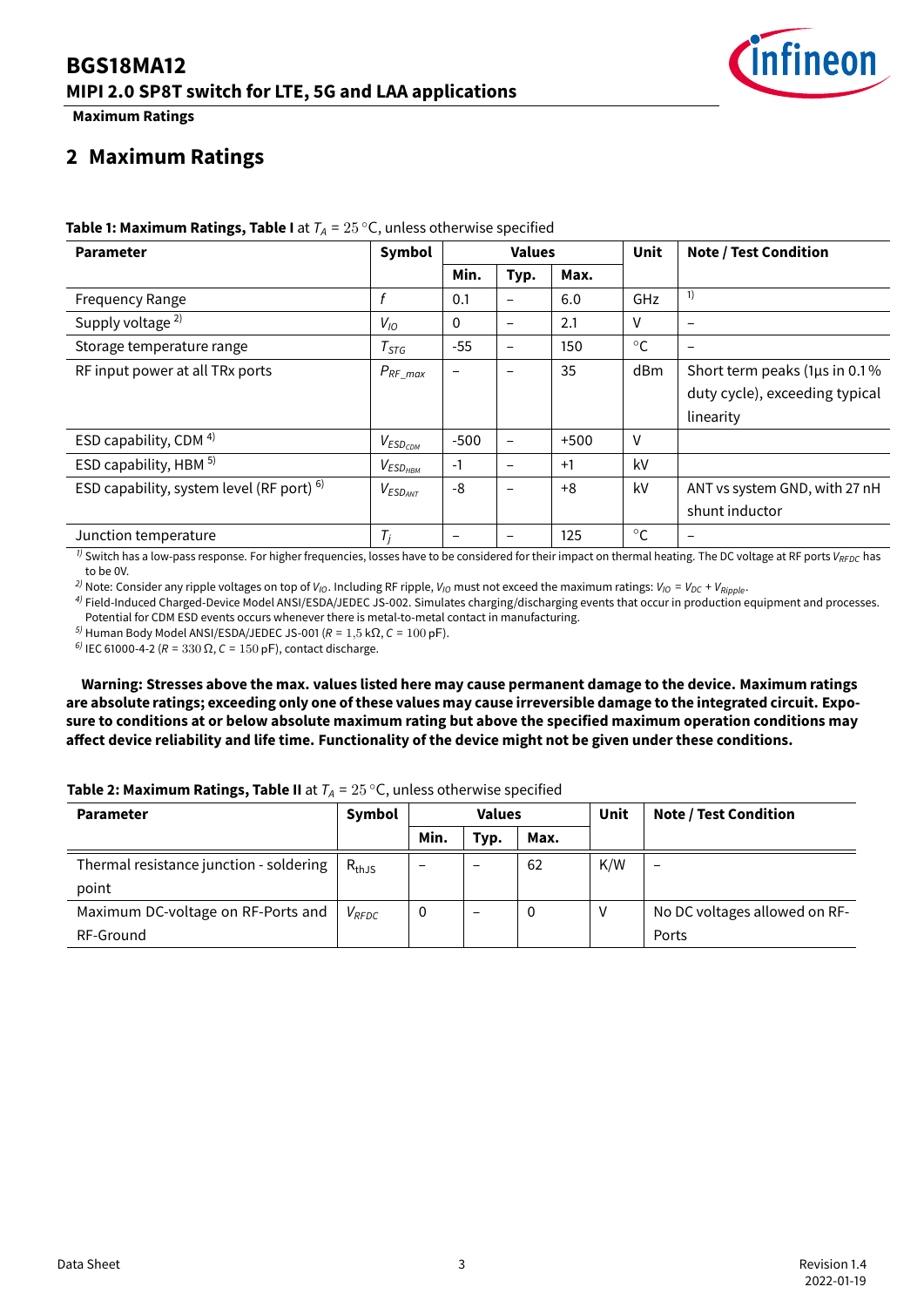

**Operation ranges**

# <span id="page-4-0"></span>**3 Operation ranges**

### <span id="page-4-2"></span>**Table 3: Operation ranges at**  $T_A = -40 °C$  to 85 °C

| <b>Parameter</b>                      | Symbol            | <b>Values</b>   |                          | <b>Unit</b>    | <b>Note / Test Condition</b> |                          |
|---------------------------------------|-------------------|-----------------|--------------------------|----------------|------------------------------|--------------------------|
|                                       |                   | Min.            | Typ.                     | Max.           |                              |                          |
| Supply Voltage                        | $V_{10}$          | 1.65            | 1.8                      | 1.95           | V                            | $\overline{\phantom{m}}$ |
| RFFE input high voltage <sup>1</sup>  | $V_{IH}$          | $0.7*V_{10}$    | -                        | $V_{10}$       | $\vee$                       | $\overline{\phantom{m}}$ |
| RFFE input low voltage <sup>1</sup>   | $V_{IL}$          | $\mathbf 0$     |                          | $0.3*V_{10}$   | V                            | $\overline{\phantom{m}}$ |
| RFFE output high voltage <sup>1</sup> | $V_{OH}$          | $0.8*V_{10}$    |                          | $V_{10}$       | $\mathsf{V}$                 | $\overline{\phantom{m}}$ |
| RFFE output low voltage <sup>1</sup>  | $V_{OL}$          | $\mathbf 0$     | $\overline{\phantom{0}}$ | $0.2*V_{10}$   | V                            | $\overline{\phantom{m}}$ |
| RFFE control input capacitance        | $C_{\text{Ctrl}}$ | -               | $\overline{\phantom{0}}$ | $\overline{2}$ | pF                           | $\overline{\phantom{m}}$ |
| <b>Supply Current</b>                 | $I_{\text{IO}}$   | $\qquad \qquad$ | 60                       | 125            | μA                           | Operating state          |
| <b>Supply Current</b>                 | <sup>1</sup> IO   |                 | 2                        |                | μA                           | <b>Idle State</b>        |

<span id="page-4-1"></span><sup>1</sup>SCLK and SDATA

#### **Table 4: RF input power**

| <b>Parameter</b>            | Symbol          | <b>Values</b> |                          |      |     | Unit                            | <b>Note / Test Condition</b> |
|-----------------------------|-----------------|---------------|--------------------------|------|-----|---------------------------------|------------------------------|
|                             |                 | Min.          | Typ.                     | Max. |     |                                 |                              |
| RF input power on TRX ports | $P_{RF}$        | -             |                          | 32   | dBm | CW / VSWR 1:1 / 25 $^{\circ}$ C |                              |
| RF input power on TRX ports | $P_{\text{RF}}$ |               | $\overline{\phantom{m}}$ | 30   | dBm | CW / VSWR 6:1 / 25 $^{\circ}$ C |                              |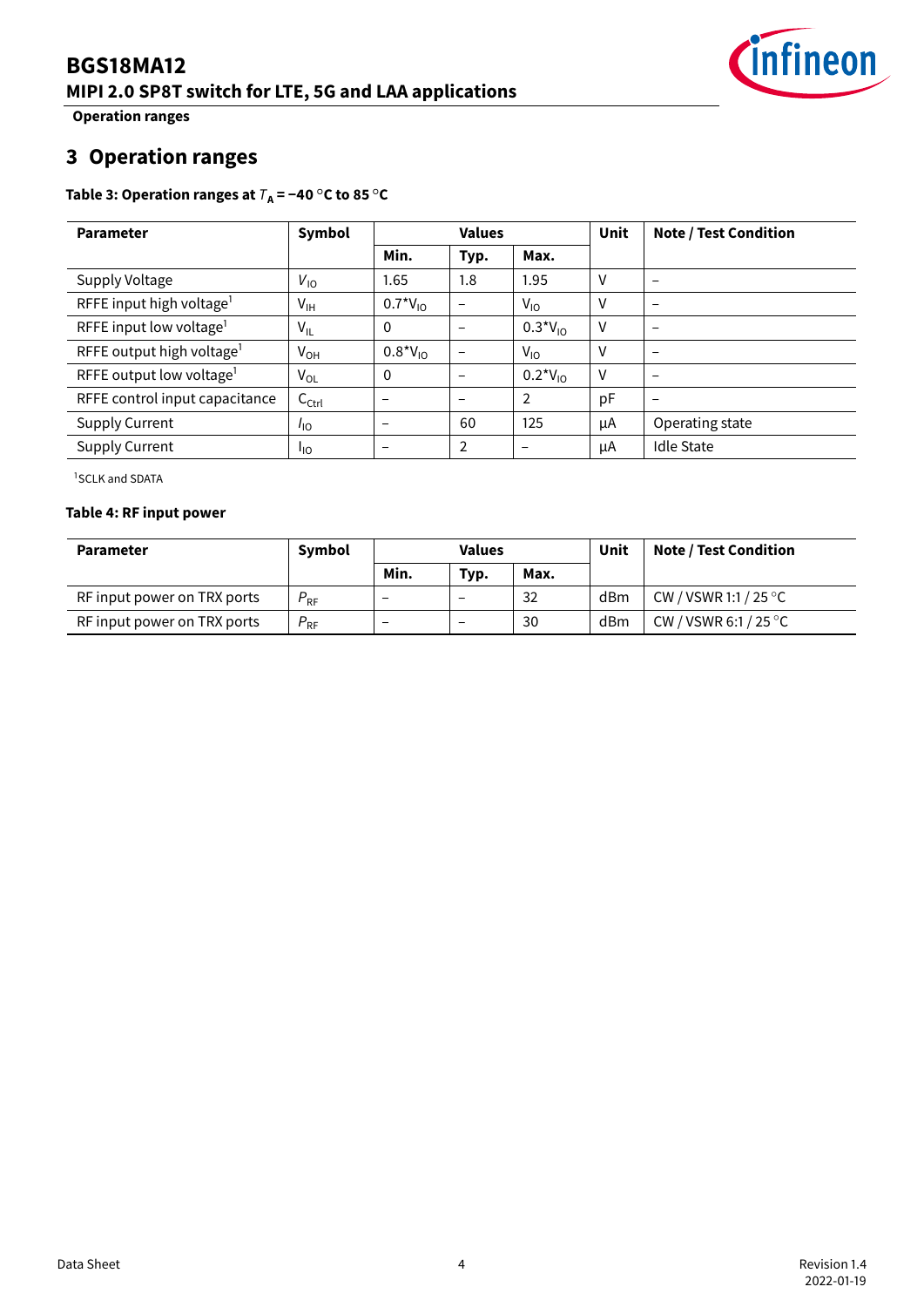

**RF Characteristics**

# <span id="page-5-0"></span>**4 RF Characteristics**

Table 5: RF Characteristics at T<sub>A</sub> = −40 °C...85 °C, P<sub>IN</sub> = 0 dBm, Supply Voltage V<sub>IO</sub> = 1.65 V...1.95 V, unless otherwise specified. Open ports are terminated with 50  $\Omega$ .

| Min.<br>Max.<br>Typ.<br><b>Insertion Loss</b> <sup>1)</sup> at $T_A = 25 \degree C$ , $V_{DD} = 1,8$ V<br>0.37<br>0.49<br>dB<br>698-960 MHz<br>$\qquad \qquad -$<br>0.48<br>0.65<br>dB<br>1428-1920 MHz<br>$\qquad \qquad -$<br>0.54<br>0.69<br>dB<br>1990-2170 MHz<br>$\overline{\phantom{a}}$<br>All TRx Ports<br>IL<br>0.58<br>dB<br>0.75<br>2170-2690 MHz<br>0.75<br>1.07<br>dB<br>3400-3600 MHz<br>$\overline{\phantom{a}}$<br>0.79<br>1.17<br>dB<br>3600-3800 MHz<br>$\qquad \qquad -$<br>1.30<br>2.15<br>dB<br>5000-6000 MHz<br>$\overline{\phantom{a}}$<br><b>Insertion Loss</b> <sup>1)</sup> at $T_A = 85 \degree C$ , $V_{DD} = 1.8 V$<br>0.37<br>0.68<br>dB<br>698-960 MHz<br>$\qquad \qquad -$<br>0.48<br>dB<br>0.87<br>1428-1920 MHz<br>0.54<br>0.89<br>dB<br>1990-2170 MHz<br>$\overline{\phantom{a}}$<br>All TRx Ports<br>IL<br>0.58<br>0.94<br>dB<br>2170-2690 MHz<br>0.75<br>1.18<br>dB<br>3400-3600 MHz<br>$\overline{\phantom{a}}$<br>0.79<br>dB<br>1.30<br>3600-3800 MHz<br>$\qquad \qquad -$<br>1.30<br>2.36<br>dB<br>5000-6000 MHz<br>$\overline{\phantom{a}}$<br>Return Loss <sup>1)</sup><br>dB<br>698-960 MHz<br>19.7<br>24.1<br>$\overline{\phantom{a}}$<br>22.2<br>dB<br>1428-1920 MHz<br>19.1<br>$\overline{\phantom{a}}$<br>dB<br>1990-2170 MHz<br>18.2<br>22.0<br>$\overline{\phantom{a}}$<br>All TRx Ports<br><b>RL</b><br>15.4<br>21.7<br>dB<br>2170-2690 MHz<br>$\qquad \qquad -$<br>11.6<br>dB<br>3400-3600 MHz<br>16.1<br>$\overline{\phantom{a}}$<br>dB<br>11.2<br>15.1<br>3600-3800 MHz<br>$\overline{\phantom{0}}$<br>dB<br>5000-6000 MHz<br>7.1<br>10.6<br>$\overline{\phantom{a}}$<br>Isolation <sup><math>1)</math> 2)</sup><br>27.7<br>698-960 MHz<br>40.1<br>dB<br>$\overline{\phantom{a}}$<br>21.7<br>34.0<br>dB<br>1428-1920 MHz<br>$\overline{\phantom{a}}$<br>32.2<br>20.8<br>dB<br>1990-2170 MHz<br><b>ISO</b><br>All TRx Ports<br>19.3<br>31.0<br>dB<br>2170-2690 MHz<br>$\overline{\phantom{a}}$<br>3400-3600 MHz<br>28.3<br>17.1<br>dB<br>$\overline{\phantom{a}}$<br>16.8<br>dB<br>3600-3800 MHz<br>27.8<br>$\qquad \qquad -$<br>14.0<br>dB<br>5000-6000 MHz<br>25.3<br>$\overline{\phantom{m}}$<br>Harmonic Generation (UMTS Band 1, Band 5) <sup>1)</sup><br>2 <sup>nd</sup> harmonic generation<br>$-70$<br>dBm<br>27 dBm, 50 Ω, CW mode<br>$P_{H2}$<br>$-80$<br>$\overline{\phantom{a}}$<br>$3^{rd}$ harmonic generation<br>27 dBm, 50 Ω, CW mode<br>$-61$<br>$-60$<br>dBm<br>$\overline{\phantom{m}}$ | <b>Parameter</b> | Symbol   | <b>Values</b> |  | Unit | <b>Note / Test Condition</b> |  |  |  |
|-----------------------------------------------------------------------------------------------------------------------------------------------------------------------------------------------------------------------------------------------------------------------------------------------------------------------------------------------------------------------------------------------------------------------------------------------------------------------------------------------------------------------------------------------------------------------------------------------------------------------------------------------------------------------------------------------------------------------------------------------------------------------------------------------------------------------------------------------------------------------------------------------------------------------------------------------------------------------------------------------------------------------------------------------------------------------------------------------------------------------------------------------------------------------------------------------------------------------------------------------------------------------------------------------------------------------------------------------------------------------------------------------------------------------------------------------------------------------------------------------------------------------------------------------------------------------------------------------------------------------------------------------------------------------------------------------------------------------------------------------------------------------------------------------------------------------------------------------------------------------------------------------------------------------------------------------------------------------------------------------------------------------------------------------------------------------------------------------------------------------------------------------------------------------------------------------------------------------------------------------------------------------------------------------------------------------------------------------------------------------------------------------------------------------------------------------------------------|------------------|----------|---------------|--|------|------------------------------|--|--|--|
|                                                                                                                                                                                                                                                                                                                                                                                                                                                                                                                                                                                                                                                                                                                                                                                                                                                                                                                                                                                                                                                                                                                                                                                                                                                                                                                                                                                                                                                                                                                                                                                                                                                                                                                                                                                                                                                                                                                                                                                                                                                                                                                                                                                                                                                                                                                                                                                                                                                                 |                  |          |               |  |      |                              |  |  |  |
|                                                                                                                                                                                                                                                                                                                                                                                                                                                                                                                                                                                                                                                                                                                                                                                                                                                                                                                                                                                                                                                                                                                                                                                                                                                                                                                                                                                                                                                                                                                                                                                                                                                                                                                                                                                                                                                                                                                                                                                                                                                                                                                                                                                                                                                                                                                                                                                                                                                                 |                  |          |               |  |      |                              |  |  |  |
|                                                                                                                                                                                                                                                                                                                                                                                                                                                                                                                                                                                                                                                                                                                                                                                                                                                                                                                                                                                                                                                                                                                                                                                                                                                                                                                                                                                                                                                                                                                                                                                                                                                                                                                                                                                                                                                                                                                                                                                                                                                                                                                                                                                                                                                                                                                                                                                                                                                                 |                  |          |               |  |      |                              |  |  |  |
|                                                                                                                                                                                                                                                                                                                                                                                                                                                                                                                                                                                                                                                                                                                                                                                                                                                                                                                                                                                                                                                                                                                                                                                                                                                                                                                                                                                                                                                                                                                                                                                                                                                                                                                                                                                                                                                                                                                                                                                                                                                                                                                                                                                                                                                                                                                                                                                                                                                                 |                  |          |               |  |      |                              |  |  |  |
|                                                                                                                                                                                                                                                                                                                                                                                                                                                                                                                                                                                                                                                                                                                                                                                                                                                                                                                                                                                                                                                                                                                                                                                                                                                                                                                                                                                                                                                                                                                                                                                                                                                                                                                                                                                                                                                                                                                                                                                                                                                                                                                                                                                                                                                                                                                                                                                                                                                                 |                  |          |               |  |      |                              |  |  |  |
|                                                                                                                                                                                                                                                                                                                                                                                                                                                                                                                                                                                                                                                                                                                                                                                                                                                                                                                                                                                                                                                                                                                                                                                                                                                                                                                                                                                                                                                                                                                                                                                                                                                                                                                                                                                                                                                                                                                                                                                                                                                                                                                                                                                                                                                                                                                                                                                                                                                                 |                  |          |               |  |      |                              |  |  |  |
|                                                                                                                                                                                                                                                                                                                                                                                                                                                                                                                                                                                                                                                                                                                                                                                                                                                                                                                                                                                                                                                                                                                                                                                                                                                                                                                                                                                                                                                                                                                                                                                                                                                                                                                                                                                                                                                                                                                                                                                                                                                                                                                                                                                                                                                                                                                                                                                                                                                                 |                  |          |               |  |      |                              |  |  |  |
|                                                                                                                                                                                                                                                                                                                                                                                                                                                                                                                                                                                                                                                                                                                                                                                                                                                                                                                                                                                                                                                                                                                                                                                                                                                                                                                                                                                                                                                                                                                                                                                                                                                                                                                                                                                                                                                                                                                                                                                                                                                                                                                                                                                                                                                                                                                                                                                                                                                                 |                  |          |               |  |      |                              |  |  |  |
|                                                                                                                                                                                                                                                                                                                                                                                                                                                                                                                                                                                                                                                                                                                                                                                                                                                                                                                                                                                                                                                                                                                                                                                                                                                                                                                                                                                                                                                                                                                                                                                                                                                                                                                                                                                                                                                                                                                                                                                                                                                                                                                                                                                                                                                                                                                                                                                                                                                                 |                  |          |               |  |      |                              |  |  |  |
|                                                                                                                                                                                                                                                                                                                                                                                                                                                                                                                                                                                                                                                                                                                                                                                                                                                                                                                                                                                                                                                                                                                                                                                                                                                                                                                                                                                                                                                                                                                                                                                                                                                                                                                                                                                                                                                                                                                                                                                                                                                                                                                                                                                                                                                                                                                                                                                                                                                                 |                  |          |               |  |      |                              |  |  |  |
|                                                                                                                                                                                                                                                                                                                                                                                                                                                                                                                                                                                                                                                                                                                                                                                                                                                                                                                                                                                                                                                                                                                                                                                                                                                                                                                                                                                                                                                                                                                                                                                                                                                                                                                                                                                                                                                                                                                                                                                                                                                                                                                                                                                                                                                                                                                                                                                                                                                                 |                  |          |               |  |      |                              |  |  |  |
|                                                                                                                                                                                                                                                                                                                                                                                                                                                                                                                                                                                                                                                                                                                                                                                                                                                                                                                                                                                                                                                                                                                                                                                                                                                                                                                                                                                                                                                                                                                                                                                                                                                                                                                                                                                                                                                                                                                                                                                                                                                                                                                                                                                                                                                                                                                                                                                                                                                                 |                  |          |               |  |      |                              |  |  |  |
|                                                                                                                                                                                                                                                                                                                                                                                                                                                                                                                                                                                                                                                                                                                                                                                                                                                                                                                                                                                                                                                                                                                                                                                                                                                                                                                                                                                                                                                                                                                                                                                                                                                                                                                                                                                                                                                                                                                                                                                                                                                                                                                                                                                                                                                                                                                                                                                                                                                                 |                  |          |               |  |      |                              |  |  |  |
|                                                                                                                                                                                                                                                                                                                                                                                                                                                                                                                                                                                                                                                                                                                                                                                                                                                                                                                                                                                                                                                                                                                                                                                                                                                                                                                                                                                                                                                                                                                                                                                                                                                                                                                                                                                                                                                                                                                                                                                                                                                                                                                                                                                                                                                                                                                                                                                                                                                                 |                  |          |               |  |      |                              |  |  |  |
|                                                                                                                                                                                                                                                                                                                                                                                                                                                                                                                                                                                                                                                                                                                                                                                                                                                                                                                                                                                                                                                                                                                                                                                                                                                                                                                                                                                                                                                                                                                                                                                                                                                                                                                                                                                                                                                                                                                                                                                                                                                                                                                                                                                                                                                                                                                                                                                                                                                                 |                  |          |               |  |      |                              |  |  |  |
|                                                                                                                                                                                                                                                                                                                                                                                                                                                                                                                                                                                                                                                                                                                                                                                                                                                                                                                                                                                                                                                                                                                                                                                                                                                                                                                                                                                                                                                                                                                                                                                                                                                                                                                                                                                                                                                                                                                                                                                                                                                                                                                                                                                                                                                                                                                                                                                                                                                                 |                  |          |               |  |      |                              |  |  |  |
|                                                                                                                                                                                                                                                                                                                                                                                                                                                                                                                                                                                                                                                                                                                                                                                                                                                                                                                                                                                                                                                                                                                                                                                                                                                                                                                                                                                                                                                                                                                                                                                                                                                                                                                                                                                                                                                                                                                                                                                                                                                                                                                                                                                                                                                                                                                                                                                                                                                                 |                  |          |               |  |      |                              |  |  |  |
|                                                                                                                                                                                                                                                                                                                                                                                                                                                                                                                                                                                                                                                                                                                                                                                                                                                                                                                                                                                                                                                                                                                                                                                                                                                                                                                                                                                                                                                                                                                                                                                                                                                                                                                                                                                                                                                                                                                                                                                                                                                                                                                                                                                                                                                                                                                                                                                                                                                                 |                  |          |               |  |      |                              |  |  |  |
|                                                                                                                                                                                                                                                                                                                                                                                                                                                                                                                                                                                                                                                                                                                                                                                                                                                                                                                                                                                                                                                                                                                                                                                                                                                                                                                                                                                                                                                                                                                                                                                                                                                                                                                                                                                                                                                                                                                                                                                                                                                                                                                                                                                                                                                                                                                                                                                                                                                                 |                  |          |               |  |      |                              |  |  |  |
|                                                                                                                                                                                                                                                                                                                                                                                                                                                                                                                                                                                                                                                                                                                                                                                                                                                                                                                                                                                                                                                                                                                                                                                                                                                                                                                                                                                                                                                                                                                                                                                                                                                                                                                                                                                                                                                                                                                                                                                                                                                                                                                                                                                                                                                                                                                                                                                                                                                                 |                  |          |               |  |      |                              |  |  |  |
|                                                                                                                                                                                                                                                                                                                                                                                                                                                                                                                                                                                                                                                                                                                                                                                                                                                                                                                                                                                                                                                                                                                                                                                                                                                                                                                                                                                                                                                                                                                                                                                                                                                                                                                                                                                                                                                                                                                                                                                                                                                                                                                                                                                                                                                                                                                                                                                                                                                                 |                  |          |               |  |      |                              |  |  |  |
|                                                                                                                                                                                                                                                                                                                                                                                                                                                                                                                                                                                                                                                                                                                                                                                                                                                                                                                                                                                                                                                                                                                                                                                                                                                                                                                                                                                                                                                                                                                                                                                                                                                                                                                                                                                                                                                                                                                                                                                                                                                                                                                                                                                                                                                                                                                                                                                                                                                                 |                  |          |               |  |      |                              |  |  |  |
|                                                                                                                                                                                                                                                                                                                                                                                                                                                                                                                                                                                                                                                                                                                                                                                                                                                                                                                                                                                                                                                                                                                                                                                                                                                                                                                                                                                                                                                                                                                                                                                                                                                                                                                                                                                                                                                                                                                                                                                                                                                                                                                                                                                                                                                                                                                                                                                                                                                                 |                  |          |               |  |      |                              |  |  |  |
|                                                                                                                                                                                                                                                                                                                                                                                                                                                                                                                                                                                                                                                                                                                                                                                                                                                                                                                                                                                                                                                                                                                                                                                                                                                                                                                                                                                                                                                                                                                                                                                                                                                                                                                                                                                                                                                                                                                                                                                                                                                                                                                                                                                                                                                                                                                                                                                                                                                                 |                  |          |               |  |      |                              |  |  |  |
|                                                                                                                                                                                                                                                                                                                                                                                                                                                                                                                                                                                                                                                                                                                                                                                                                                                                                                                                                                                                                                                                                                                                                                                                                                                                                                                                                                                                                                                                                                                                                                                                                                                                                                                                                                                                                                                                                                                                                                                                                                                                                                                                                                                                                                                                                                                                                                                                                                                                 |                  |          |               |  |      |                              |  |  |  |
|                                                                                                                                                                                                                                                                                                                                                                                                                                                                                                                                                                                                                                                                                                                                                                                                                                                                                                                                                                                                                                                                                                                                                                                                                                                                                                                                                                                                                                                                                                                                                                                                                                                                                                                                                                                                                                                                                                                                                                                                                                                                                                                                                                                                                                                                                                                                                                                                                                                                 |                  |          |               |  |      |                              |  |  |  |
|                                                                                                                                                                                                                                                                                                                                                                                                                                                                                                                                                                                                                                                                                                                                                                                                                                                                                                                                                                                                                                                                                                                                                                                                                                                                                                                                                                                                                                                                                                                                                                                                                                                                                                                                                                                                                                                                                                                                                                                                                                                                                                                                                                                                                                                                                                                                                                                                                                                                 |                  |          |               |  |      |                              |  |  |  |
|                                                                                                                                                                                                                                                                                                                                                                                                                                                                                                                                                                                                                                                                                                                                                                                                                                                                                                                                                                                                                                                                                                                                                                                                                                                                                                                                                                                                                                                                                                                                                                                                                                                                                                                                                                                                                                                                                                                                                                                                                                                                                                                                                                                                                                                                                                                                                                                                                                                                 |                  |          |               |  |      |                              |  |  |  |
|                                                                                                                                                                                                                                                                                                                                                                                                                                                                                                                                                                                                                                                                                                                                                                                                                                                                                                                                                                                                                                                                                                                                                                                                                                                                                                                                                                                                                                                                                                                                                                                                                                                                                                                                                                                                                                                                                                                                                                                                                                                                                                                                                                                                                                                                                                                                                                                                                                                                 |                  |          |               |  |      |                              |  |  |  |
|                                                                                                                                                                                                                                                                                                                                                                                                                                                                                                                                                                                                                                                                                                                                                                                                                                                                                                                                                                                                                                                                                                                                                                                                                                                                                                                                                                                                                                                                                                                                                                                                                                                                                                                                                                                                                                                                                                                                                                                                                                                                                                                                                                                                                                                                                                                                                                                                                                                                 |                  |          |               |  |      |                              |  |  |  |
|                                                                                                                                                                                                                                                                                                                                                                                                                                                                                                                                                                                                                                                                                                                                                                                                                                                                                                                                                                                                                                                                                                                                                                                                                                                                                                                                                                                                                                                                                                                                                                                                                                                                                                                                                                                                                                                                                                                                                                                                                                                                                                                                                                                                                                                                                                                                                                                                                                                                 |                  |          |               |  |      |                              |  |  |  |
|                                                                                                                                                                                                                                                                                                                                                                                                                                                                                                                                                                                                                                                                                                                                                                                                                                                                                                                                                                                                                                                                                                                                                                                                                                                                                                                                                                                                                                                                                                                                                                                                                                                                                                                                                                                                                                                                                                                                                                                                                                                                                                                                                                                                                                                                                                                                                                                                                                                                 |                  |          |               |  |      |                              |  |  |  |
|                                                                                                                                                                                                                                                                                                                                                                                                                                                                                                                                                                                                                                                                                                                                                                                                                                                                                                                                                                                                                                                                                                                                                                                                                                                                                                                                                                                                                                                                                                                                                                                                                                                                                                                                                                                                                                                                                                                                                                                                                                                                                                                                                                                                                                                                                                                                                                                                                                                                 |                  |          |               |  |      |                              |  |  |  |
|                                                                                                                                                                                                                                                                                                                                                                                                                                                                                                                                                                                                                                                                                                                                                                                                                                                                                                                                                                                                                                                                                                                                                                                                                                                                                                                                                                                                                                                                                                                                                                                                                                                                                                                                                                                                                                                                                                                                                                                                                                                                                                                                                                                                                                                                                                                                                                                                                                                                 |                  |          |               |  |      |                              |  |  |  |
|                                                                                                                                                                                                                                                                                                                                                                                                                                                                                                                                                                                                                                                                                                                                                                                                                                                                                                                                                                                                                                                                                                                                                                                                                                                                                                                                                                                                                                                                                                                                                                                                                                                                                                                                                                                                                                                                                                                                                                                                                                                                                                                                                                                                                                                                                                                                                                                                                                                                 |                  |          |               |  |      |                              |  |  |  |
|                                                                                                                                                                                                                                                                                                                                                                                                                                                                                                                                                                                                                                                                                                                                                                                                                                                                                                                                                                                                                                                                                                                                                                                                                                                                                                                                                                                                                                                                                                                                                                                                                                                                                                                                                                                                                                                                                                                                                                                                                                                                                                                                                                                                                                                                                                                                                                                                                                                                 |                  | $P_{H3}$ |               |  |      |                              |  |  |  |

<sup>1)</sup>On application board without any matching components.

<sup>2)</sup> Isolation to inactive ports when one path is active.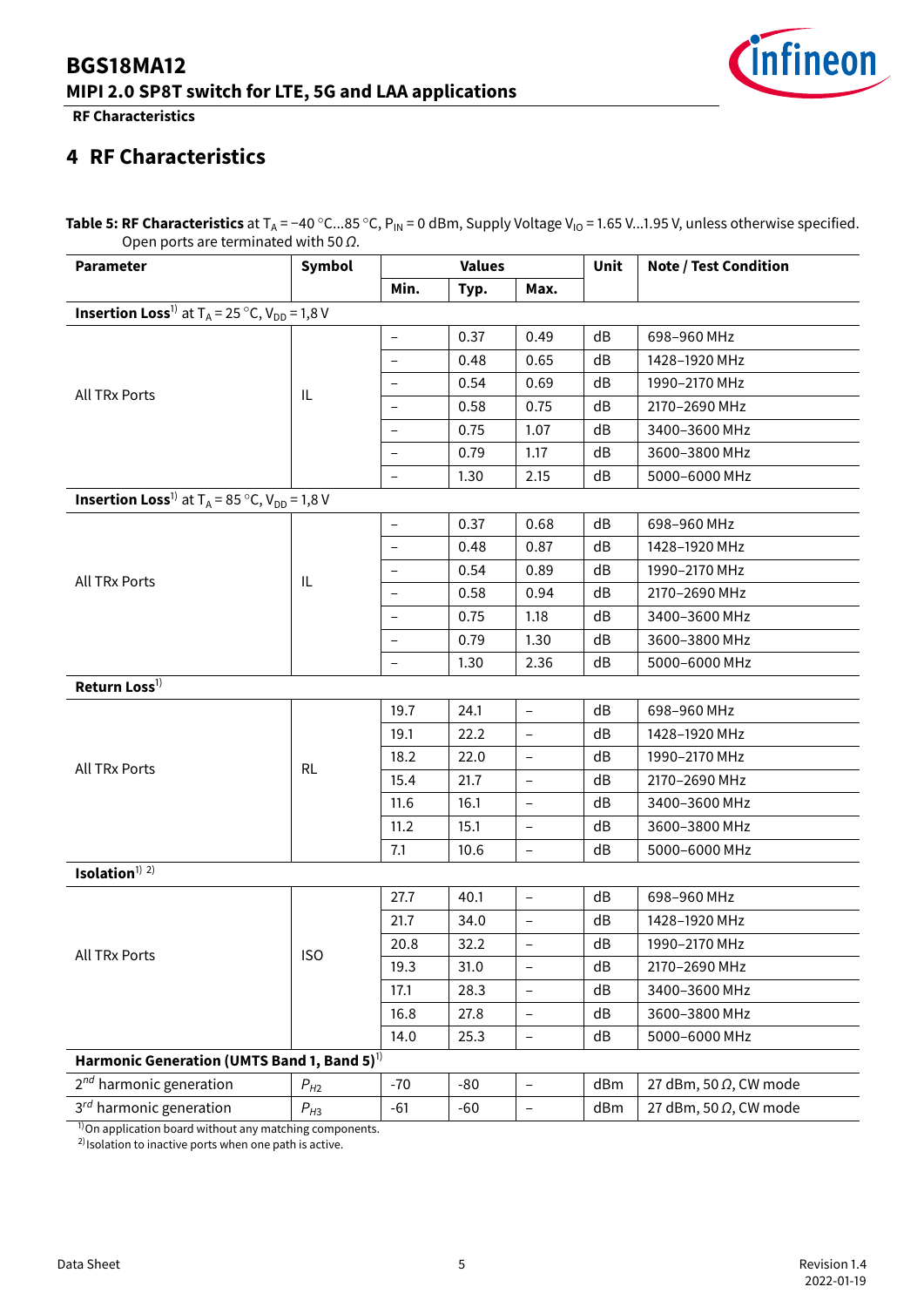

#### **RF Characteristics**

Table 6: RF Characteristics at T<sub>A</sub> = −40 °C...85 °C, P<sub>IN</sub> = 0 dBm, Supply Voltage V<sub>IO</sub> = 1.65 V...1.95 V, unless otherwise specified. Open ports are terminated with 50  $\Omega$ .

| <b>Parameter</b>                                                  | Symbol<br><b>Values</b>  |                 |              | Unit   | <b>Note / Test Condition</b> |                           |  |  |
|-------------------------------------------------------------------|--------------------------|-----------------|--------------|--------|------------------------------|---------------------------|--|--|
|                                                                   |                          | Min.            | Max.<br>Typ. |        |                              |                           |  |  |
| Intermodulation Distortion (UMTS Band 1, Band $5$ ) <sup>1)</sup> |                          |                 |              |        |                              |                           |  |  |
| $2^{nd}$ order intermodulation                                    | $IMD2$ low <sup>2)</sup> | $\qquad \qquad$ | -            | $-110$ | dBm                          | IMT, US Cell (see Tab. 8) |  |  |
| $3^{rd}$ order intermodulation                                    | IMD3                     |                 | -            | $-105$ | dBm                          | IMT, US Cell (see Tab. 9) |  |  |
| $2^{nd}$ order intermodulation                                    | IMD2 high                |                 |              | $-110$ | dBm                          | IMT, US Cell (see Tab. 8) |  |  |

<sup>1)</sup>On application board without any matching components.

 $2)$ With 27 nH shunt inductor at the ANT.

#### **Table 7: Switching Time** at  $T_A = 25 \degree C$ ,  $P_{IN} = 0$  dBm, Supply Voltage V<sub>IO</sub> = 1.65V...1.95V, unless otherwise specified

| <b>Parameter</b>       | Symbol    | <b>Values</b> |      |      | Unit | <b>Note / Test Condition</b>  |  |  |
|------------------------|-----------|---------------|------|------|------|-------------------------------|--|--|
|                        |           | Min.          | Typ. | Max. |      |                               |  |  |
| <b>Switching Time</b>  |           |               |      |      |      |                               |  |  |
| <b>RF Rise Time</b>    | $t_{RT}$  |               |      |      | μs   | 10 % to 90 % RF signal        |  |  |
| <b>Switching Time</b>  |           |               | 3    | 4.5  |      | 50% last SCLK falling edge to |  |  |
|                        | $t_{ST}$  | -             |      |      | μs   | 90% RF signal, see Fig. 1     |  |  |
| Power Up Settling Time | $t_{Pup}$ |               | 10   | 25   | μs   | After power down mode         |  |  |

<span id="page-6-2"></span>

#### **Figure 1:** MIPI to RF time

#### <span id="page-6-0"></span>**Table 8: IMD2 Testcases**

| <b>Band</b> | CW tone 1 (MHz) | <b>CW tone 1 (dBm)</b> | CW tone 2 (MHz)  | CW tone 2 (dBm) |  |
|-------------|-----------------|------------------------|------------------|-----------------|--|
| <b>IMT</b>  | 1950            | 20                     | 190 (IMD2 low)   | $-15$           |  |
|             |                 |                        | 4090 (IMD2 high) |                 |  |
| US Cell     | 835             | 20                     | 45 (IMD2 low)    | $-15$           |  |
|             |                 |                        | 1715 (IMD2 high) |                 |  |

#### <span id="page-6-1"></span>**Table 9: IMD3 Testcases**

| <b>Band</b> | CW tone 1 (MHz) | CW tone 1 (dBm) | CW tone 2 (MHz) | CW tone 2 (dBm) |
|-------------|-----------------|-----------------|-----------------|-----------------|
| IMT         | 1950            | 20              | '760            | -15             |
| US Cell     | 835             | 20              | 790             | -15             |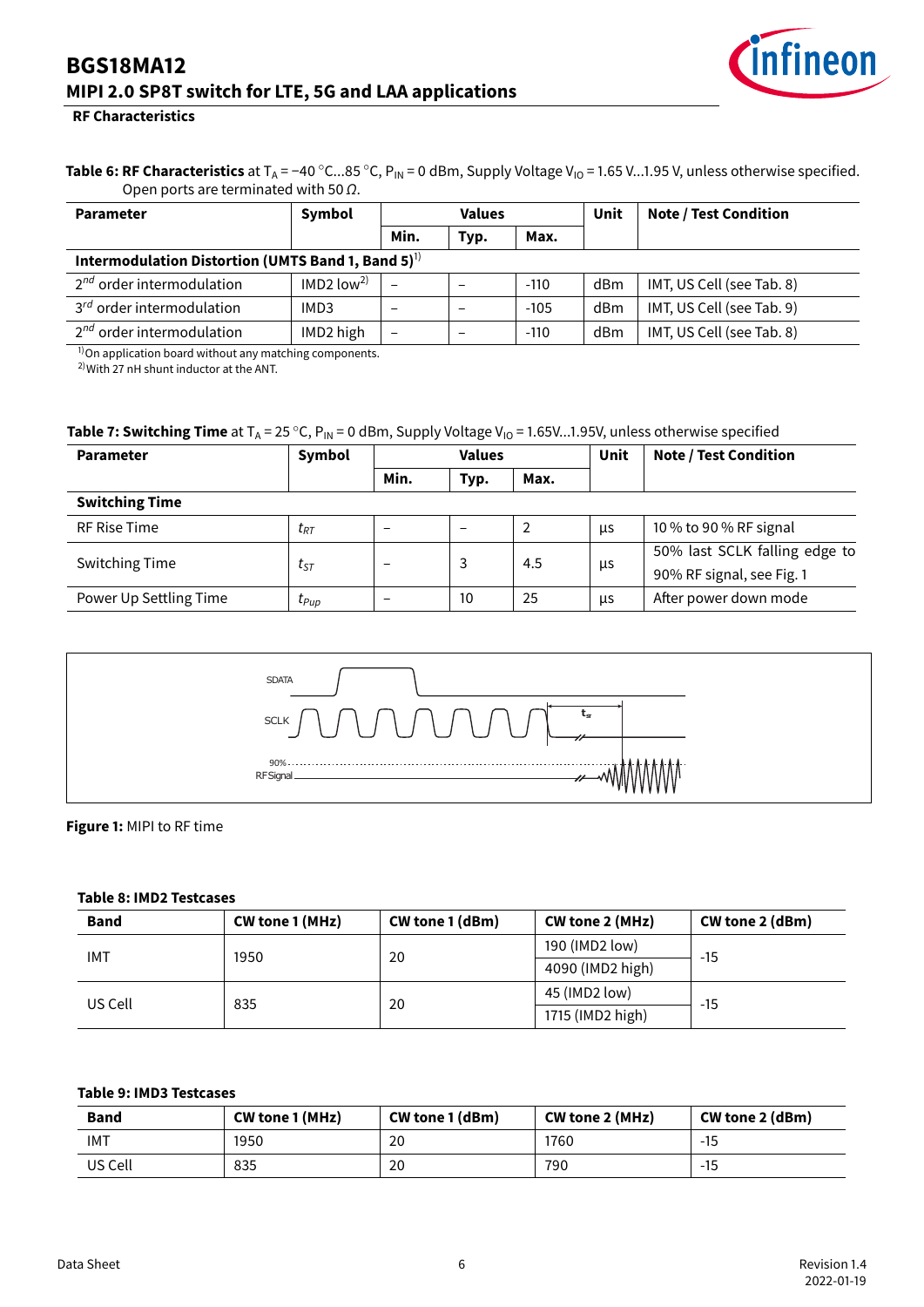

**MIPI RFFE Specification**

# <span id="page-7-0"></span>**5 MIPI RFFE Specification**

All sequences are implemented according to the 'MIPI Alliance Specification for RF Front-End Control Interface' document version 2.0 - 25. September 2014.

#### **Table 10: MIPI Features**

| <b>Supported</b> | <b>Comment</b>                                      |
|------------------|-----------------------------------------------------|
| Yes              |                                                     |
| Yes              |                                                     |
| Yes              |                                                     |
| Yes              |                                                     |
|                  |                                                     |
| Yes              | Up to 26 MHz for read and write                     |
|                  |                                                     |
| Yes              | Up to 52 MHz for write <sup>1)</sup>                |
|                  |                                                     |
| Yes              |                                                     |
| Yes              |                                                     |
| Yes              |                                                     |
| Yes              |                                                     |
| Yes              |                                                     |
| Yes              |                                                     |
| Yes              | Via VIO, PM TRIG or software register <sup>1)</sup> |
| Yes              |                                                     |
| Yes              |                                                     |
| Yes              |                                                     |
| Yes              |                                                     |
| No               | External pin for changing USID is not implemented   |
| Yes              | 0x9 or 0x1 depending on the SCLK/SDATA connection   |
|                  |                                                     |

 $1$ ) only supported by MIPI 2.0 Standard

#### **Table 11: Startup Behavior**

| <b>State</b><br><b>Feature</b><br>Comment |           |                                                                    |  |
|-------------------------------------------|-----------|--------------------------------------------------------------------|--|
| Power status                              | Low power | Lower power mode after start-up                                    |  |
| Trigger function                          | Enabled   | Enabled after start-up. Programmable via behavior control register |  |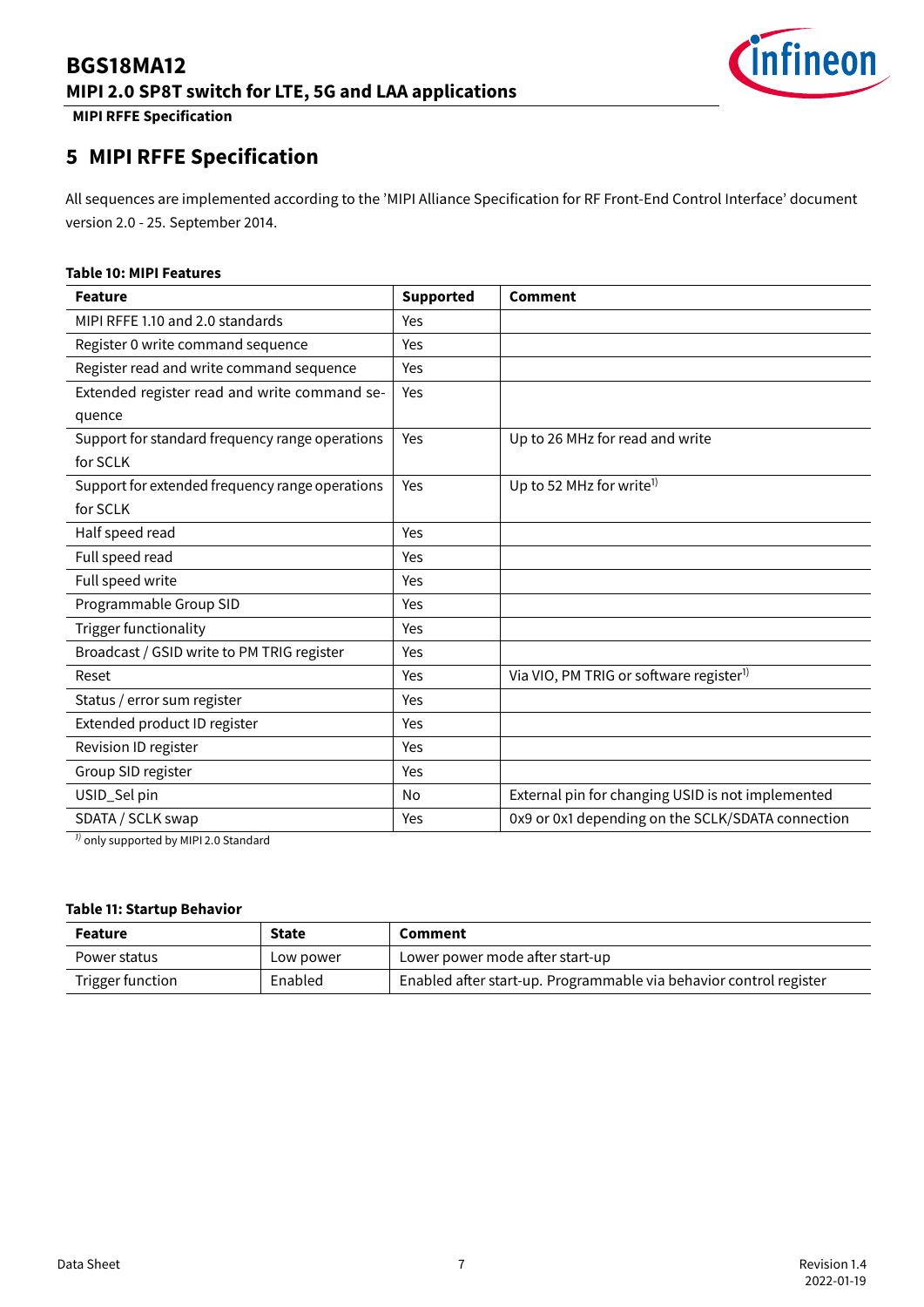

### **MIPI RFFE Specification**

### **Table 12: Register Mapping, Table I**

| Register<br>Ad-<br>dress | Register<br>Name | Data<br>Bits   | <b>Function</b>                           | <b>Description</b>                                                                                                                                                                                                     | <b>Default</b>                                                      | <b>Broadcast_ID</b><br><b>Support</b> | Trigger<br>Sup-<br>port | R/W |
|--------------------------|------------------|----------------|-------------------------------------------|------------------------------------------------------------------------------------------------------------------------------------------------------------------------------------------------------------------------|---------------------------------------------------------------------|---------------------------------------|-------------------------|-----|
| 0x00                     | SW_CTRL0         | 6:0            | SW_CTRL0                                  | RF Switch Control                                                                                                                                                                                                      | $\pmb{0}$                                                           | No                                    | Yes                     | R/W |
| 0x1C                     | PM_TRIG          | 7              | PWR_MODE(1), Operation Mode               | 0: Normal operation (ACTIVE)                                                                                                                                                                                           | 1                                                                   | Yes                                   | No                      | R/W |
|                          |                  |                |                                           | 1: Low Power Mode (LOW POWER)                                                                                                                                                                                          |                                                                     |                                       |                         |     |
|                          |                  | 6              | PWR_MODE(0), State Bit Vector             | 0: No action (ACTIVE)                                                                                                                                                                                                  | $\mathbf 0$                                                         |                                       |                         |     |
|                          |                  |                |                                           | 1: Powered Reset (STARTUP to ACTIVE<br>to LOW POWER)                                                                                                                                                                   |                                                                     |                                       |                         |     |
|                          |                  | 5              | TRIGGER_MASK_2                            | 0: Data masked (held in shadow REG)                                                                                                                                                                                    | $\mathbf 0$                                                         | No                                    |                         |     |
|                          |                  |                |                                           | 1: Data not masked (ready for transfer<br>to active REG)                                                                                                                                                               |                                                                     |                                       |                         |     |
|                          |                  | 4              | TRIGGER_MASK_1                            | 0: Data masked (held in shadow REG)                                                                                                                                                                                    | $\mathsf 0$                                                         |                                       |                         |     |
|                          |                  |                |                                           | 1: Data not masked (ready for transfer<br>to active REG)                                                                                                                                                               |                                                                     |                                       |                         |     |
|                          |                  | 3              | TRIGGER_MASK_0                            | 0: Data masked (held in shadow REG)                                                                                                                                                                                    | $\mathsf 0$                                                         |                                       |                         |     |
|                          |                  |                |                                           | 1: Data not masked (ready for transfer<br>to active REG)                                                                                                                                                               |                                                                     |                                       |                         |     |
|                          |                  | $\overline{2}$ | TRIGGER 2                                 | 0: No action (data held in shadow<br>REG)                                                                                                                                                                              | $\mathbf 0$                                                         | Yes                                   |                         |     |
|                          |                  |                |                                           | 1: Data transferred to active REG                                                                                                                                                                                      |                                                                     |                                       |                         |     |
|                          | 1                | TRIGGER_1      | 0: No action (data held in shadow<br>REG) | $\mathbf 0$                                                                                                                                                                                                            |                                                                     |                                       |                         |     |
|                          |                  |                |                                           | 1: Data transferred to active REG                                                                                                                                                                                      |                                                                     |                                       |                         |     |
|                          |                  | 0              | TRIGGER_0                                 | 0: No action (data held in shadow<br>REG)                                                                                                                                                                              | $\mathbf 0$                                                         |                                       |                         |     |
|                          |                  |                |                                           | 1: Data transferred to active REG                                                                                                                                                                                      |                                                                     |                                       |                         |     |
| 0x1D                     | PRODUCT_ID       | 7:0            | PRODUCT_ID                                | This is a read-only register. However,<br>during the programming of the USID<br>a write command sequence is per-<br>formed on this register, even though                                                               | 0xCD                                                                | No                                    | No                      | R   |
|                          |                  |                |                                           | the write does not change its value.                                                                                                                                                                                   |                                                                     |                                       |                         |     |
| 0x1E                     | MAN_ID           | 7:0            | MANUFACTURER_ID [7:0]                     | This is a read-only register. However,<br>during the programming of the USID,<br>a write command sequence is per-<br>formed on this register, even though<br>the write does not change its value.                      | 0x1A                                                                | No                                    | No                      | R   |
| 0x1F                     | MAN_USID         | 7:6            | RESERVED                                  | Reserved for future use                                                                                                                                                                                                | 00                                                                  | No                                    | No                      | R   |
|                          |                  | 5:4            | MANUFACTURER_ID [9:8]                     | These bits are read-only. However,<br>during the programming of the USID,<br>a write command sequence is per-<br>formed on this register even though<br>the write does not change its value.                           | 01                                                                  |                                       |                         |     |
|                          |                  | 3:0            | USID[3:0]                                 | Programmable USID. Performing a<br>write to this register using the de-<br>scribed programming sequences will<br>program the USID in devices support-<br>ing this feature. These bits store the<br>USID of the device. | USID:0x9<br>Nominal SCLK & SDATA.<br>USID:0x1<br>Swap SCLK & SDATA. | No                                    | No                      | R/W |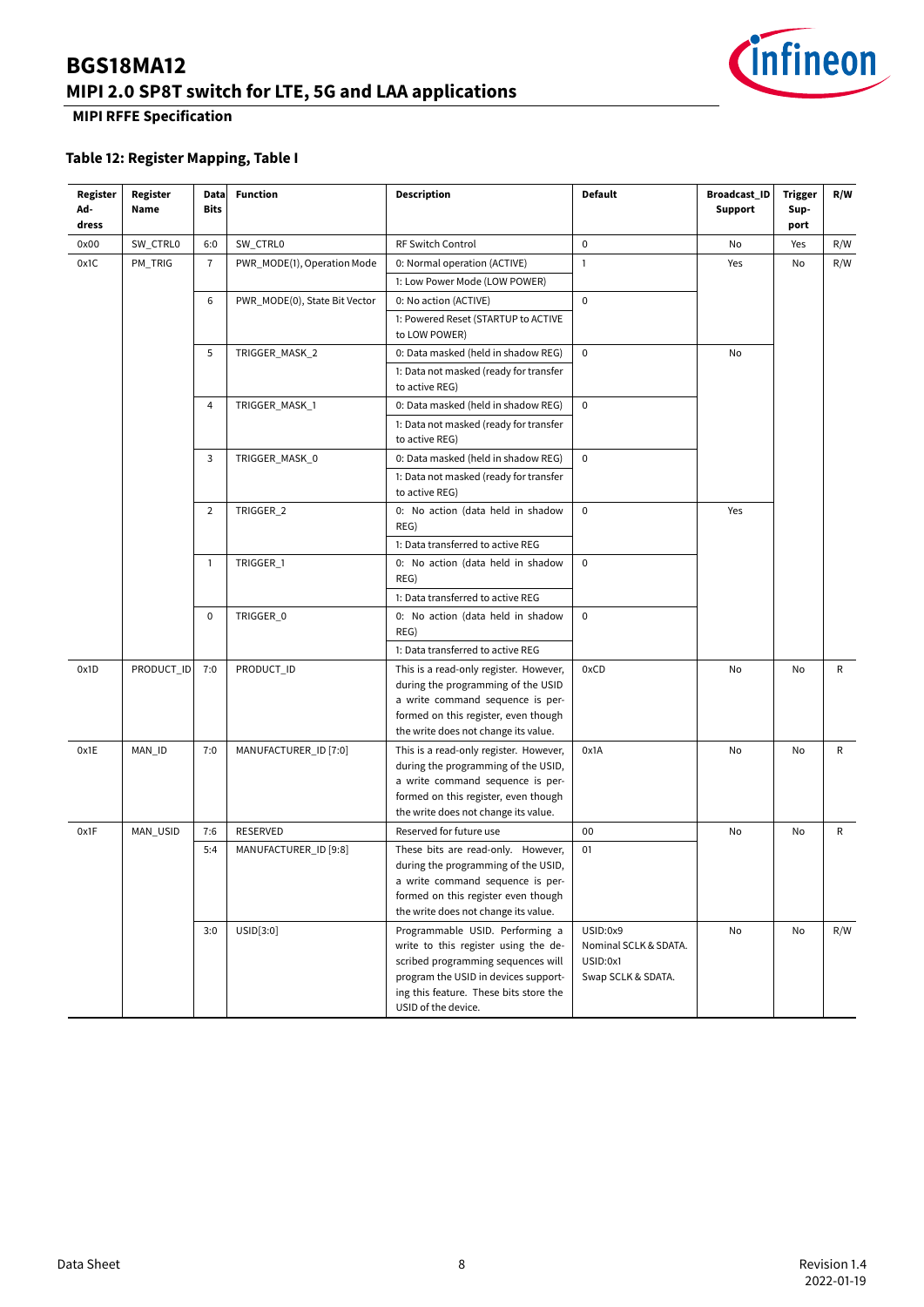

### **MIPI RFFE Specification**

### **Table 13: Register Mapping, Table II**

| Register<br><b>Address</b> | <b>Register Name</b>        | <b>Data</b><br><b>Bits</b> | <b>Function</b>       | <b>Description</b>                                                                                                     | <b>Default</b> | <b>Broadcast ID</b><br>Support | <b>Trigger</b><br>Support | R/W |
|----------------------------|-----------------------------|----------------------------|-----------------------|------------------------------------------------------------------------------------------------------------------------|----------------|--------------------------------|---------------------------|-----|
| 0x20                       | $EXT$ PROD_ID <sup>1)</sup> | 7:0                        | EXT PRODUCT ID        | 0x00                                                                                                                   | No             | No                             | R                         |     |
| 0x21                       | REV ID                      | 7:4                        | <b>MAIN REVISION</b>  |                                                                                                                        | 0x4            | <b>No</b>                      | No                        | R/W |
|                            |                             | 3:0                        | SUB REVISION          |                                                                                                                        | 0x0            |                                |                           |     |
| 0x22                       | GSID <sup>1</sup>           | 7:4                        | GSID0[3:0]            | Primary Group Slave ID.                                                                                                | 0x0            | <b>No</b>                      | No                        | R/W |
|                            |                             | 3:0                        | <b>RESERVED</b>       | Reserved for secondary Group Slave ID.                                                                                 | 0x0            |                                |                           |     |
| 0x23                       | UDR RST                     | $\overline{7}$             | UDR RST               | Reset all configurable non-RFFE Re-<br>served registers to default values.<br>0: Normal operation<br>1: Software reset | $\mathbf 0$    | <b>No</b>                      | <b>No</b>                 | R/W |
|                            |                             | 6:0                        | <b>RESERVED</b>       | Reserved for future use                                                                                                | 0000000        |                                |                           |     |
| 0x24                       | ERR SUM <sup>1)</sup>       | $\overline{7}$             | <b>RESERVED</b>       | Reserved for future use                                                                                                | $\Omega$       | <b>No</b>                      | No                        | R   |
|                            |                             | 6                          | COMMAND FRAME PAR ERR | Command Sequence received with par-<br>ity error - discard command.                                                    | $\Omega$       |                                |                           |     |
|                            |                             | 5                          | COMMAND LENGTH ERR    | Command length error.                                                                                                  | $\mathbf 0$    |                                |                           |     |
|                            |                             | 4                          | ADDRESS_FRAME_PAR_ERR | Address frame with parity error.                                                                                       | $\mathbf 0$    |                                |                           |     |
|                            |                             | 3                          | DATA FRAME PAR ERR    | Data frame with parity error.                                                                                          | $\mathbf 0$    |                                |                           |     |
|                            |                             | $\overline{2}$             | READ UNUSED REG       | Read command to an invalid address.                                                                                    | $\mathbf{0}$   |                                |                           |     |
|                            |                             | 1                          | WRITE UNUSED REG      | Write command to an invalid address.                                                                                   | $\Omega$       |                                |                           |     |
|                            |                             | 0                          | <b>BID GID ERR</b>    | Read command with a BROADCAST ID<br>or GROUP ID.                                                                       | $\Omega$       |                                |                           |     |

<sup>1)</sup> Only supported by MIPI 2.0 Standard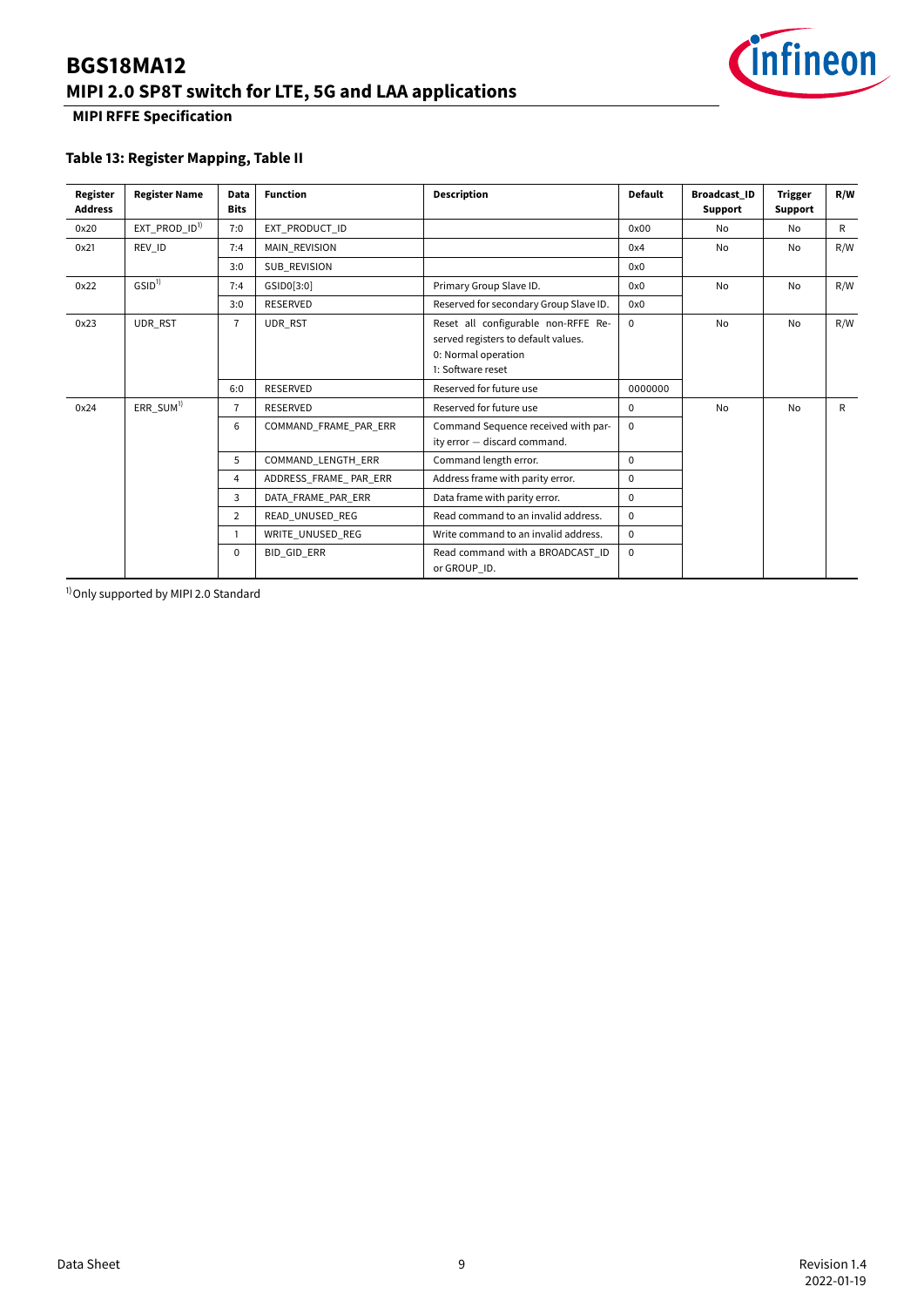

### **MIPI RFFE Specification**

| State <sup>1</sup> | Value (Bin.) | Mode                |  |  |  |  |  |
|--------------------|--------------|---------------------|--|--|--|--|--|
|                    | 00000000     | ALL OFF (Isolation) |  |  |  |  |  |
|                    | 00000001     | RF1 ON              |  |  |  |  |  |
| 2                  | 00000010     | RF <sub>2</sub> ON  |  |  |  |  |  |
| 3                  | 00000100     | RF3 ON              |  |  |  |  |  |
| 4                  | 00001000     | RF4 ON              |  |  |  |  |  |
| 5                  | 00010000     | RF5 ON              |  |  |  |  |  |
| 6                  | 00100000     | RF6 ON              |  |  |  |  |  |
|                    | 01000000     | RF7 ON              |  |  |  |  |  |

8 01000001 RF8 ON

### **Table 14: Modes of Operation (Truth Table, Register\_0)**

 $1)$ Chip state is 0 (isolation) in unused states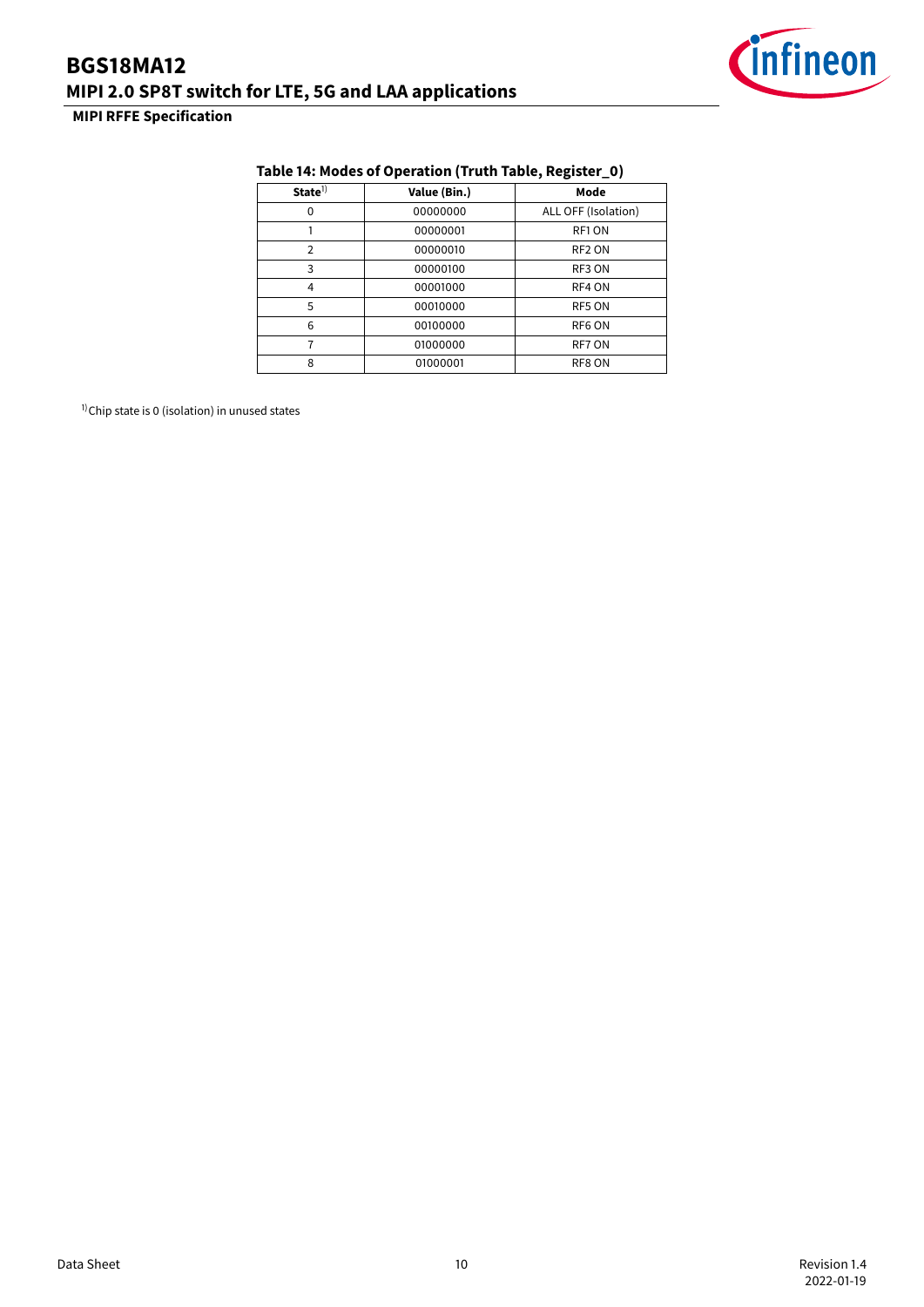

**Package related information**

# <span id="page-11-0"></span>**6 Package related information**

The switch has a package size of 1100 µm in x-dimension and 1900 µm in y-dimension with a maximum deviation of  $\pm$ 50 µm in each dimension. Fig. [2](#page-11-1) shows the footprint from top view. The definition of each pin can be found in Tab. [16.](#page-11-2)

#### **Table 15: Mechanical Data**

| <b>Parameter</b>    | Symbol | <b>Value</b> | Unit |
|---------------------|--------|--------------|------|
| Package X-Dimension |        | $1100 + 50$  | μm   |
| Package Y-Dimension |        | $1900 + 50$  | μm   |
| Package Height      |        | $0.65$ max   | μm   |

<span id="page-11-1"></span>

#### <span id="page-11-2"></span>**Figure 2:** Footprint, top view

| No.            | <b>Name</b>     | <b>Pin Type</b> | <b>Function</b>        |  |
|----------------|-----------------|-----------------|------------------------|--|
|                | VIO.            | Power           | MIPI RFFE Power Supply |  |
| $\overline{2}$ | RF <sub>2</sub> | <b>RF</b>       | RF-Port TRX No. 2      |  |
| 3              | RF4             | <b>RF</b>       | RF-Port TRX No. 4      |  |
| 4              | RF6             | <b>RF</b>       | RF-Port TRX No. 6      |  |
| 5              | RF <sub>8</sub> | <b>RF</b>       | RF-Port TRX No. 8      |  |
| 6              | ANT             | <b>RF</b>       | RF Antenna Port        |  |
| $\overline{7}$ | RF7             | <b>RF</b>       | RF-Port TRX No. 7      |  |
| 8              | RF <sub>5</sub> | <b>RF</b>       | RF-Port TRX No. 5      |  |
| 9              | RF3             | <b>RF</b>       | RF-Port TRX No. 3      |  |
| 10             | RF1             | <b>RF</b>       | RF-Port TRX No. 1      |  |
| 11             | <b>SDATA</b>    | I/O             | MIPI RFFE Data I/O     |  |
| 12             | <b>SCLK</b>     | I/O             | <b>MIPI RFFE Clock</b> |  |
| GND            | GND             | GND             | Ground                 |  |

### **Table 16: Pin Definition**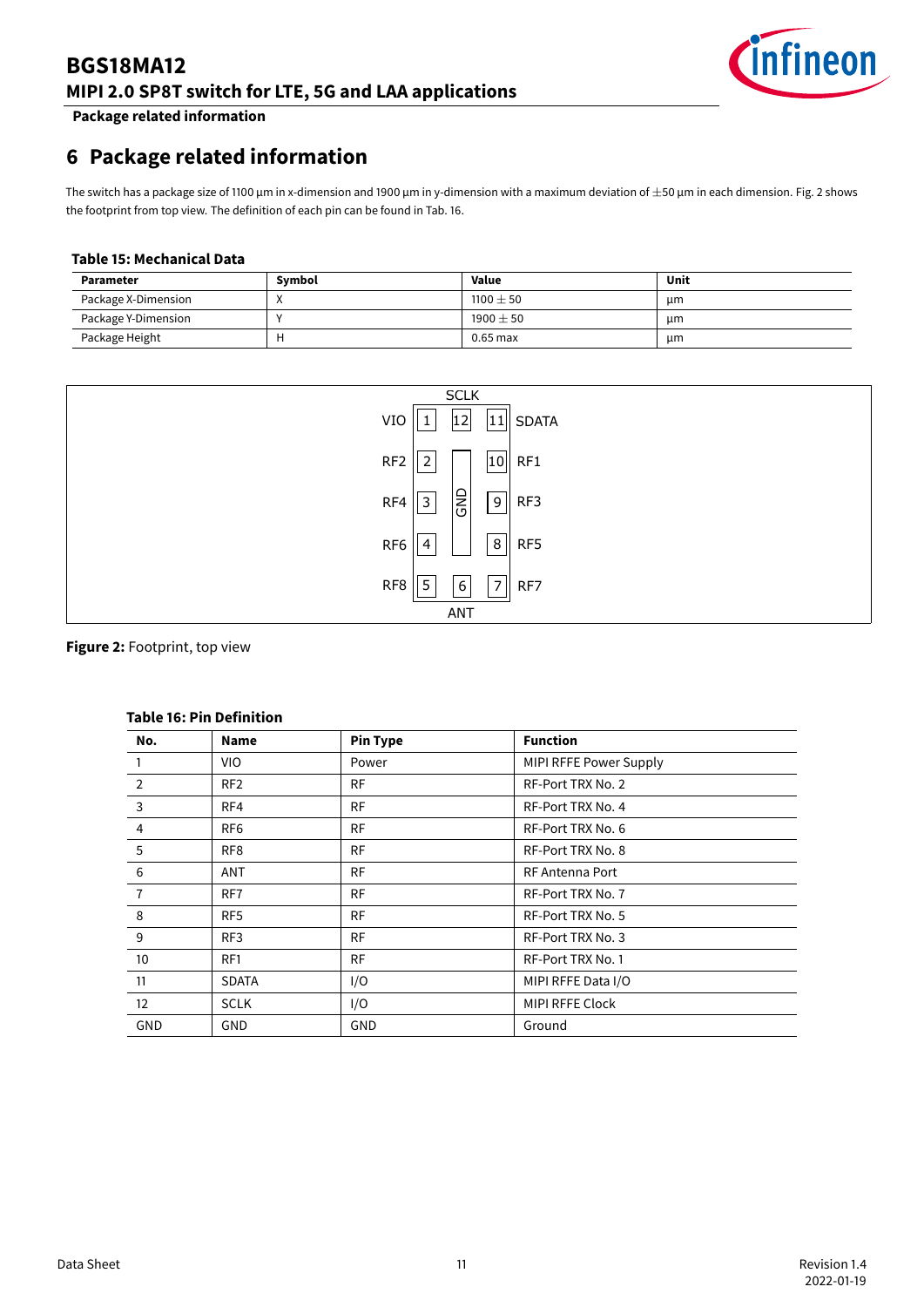

### **Package related information**



**Figure 3:** Package Outline Drawing (top, side and bottom views)



**Figure 4:** Land Pattern Drawing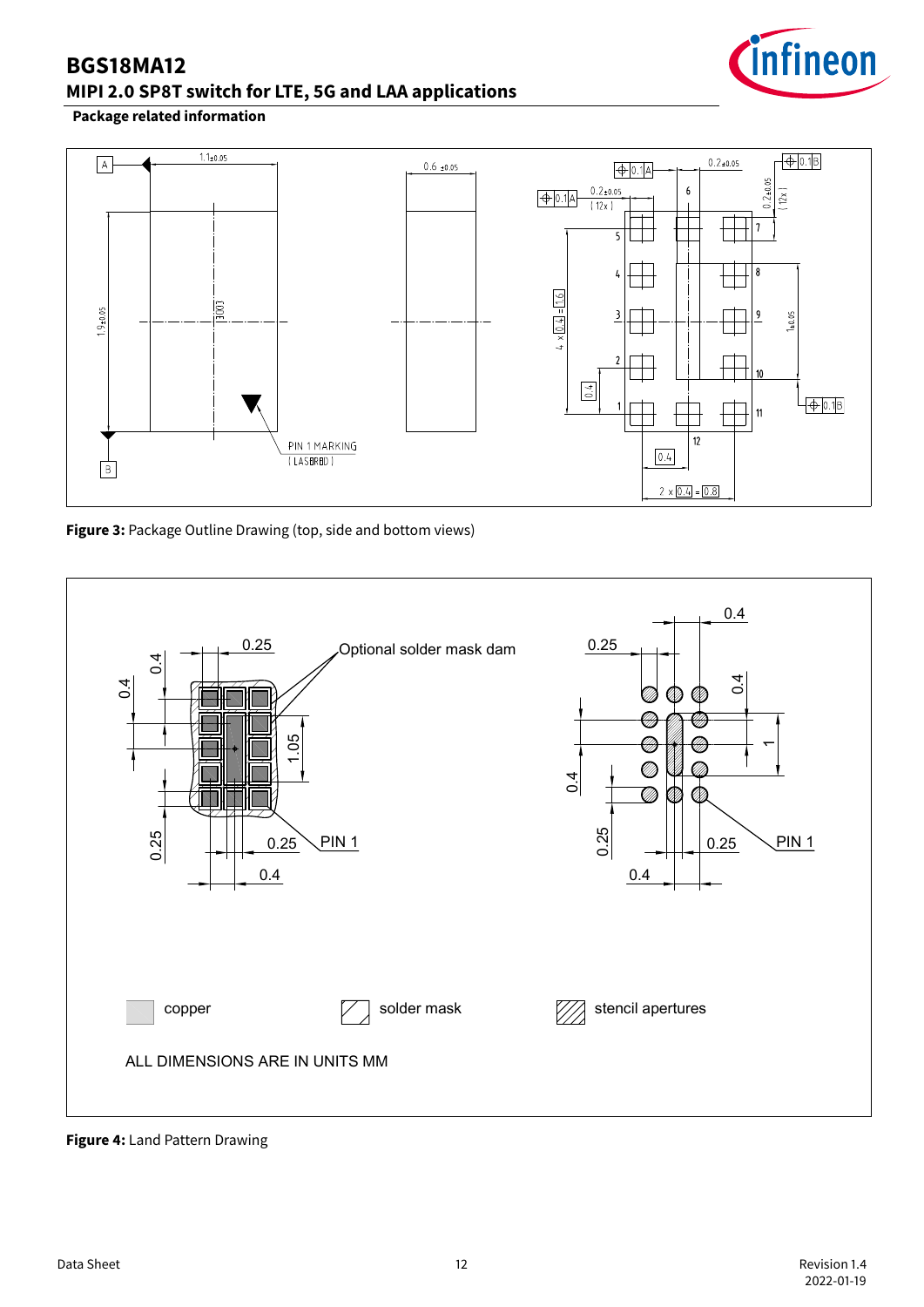

### **Package related information**



### **Figure 5:** Laser marking



### **Figure 6:** Carrier Tape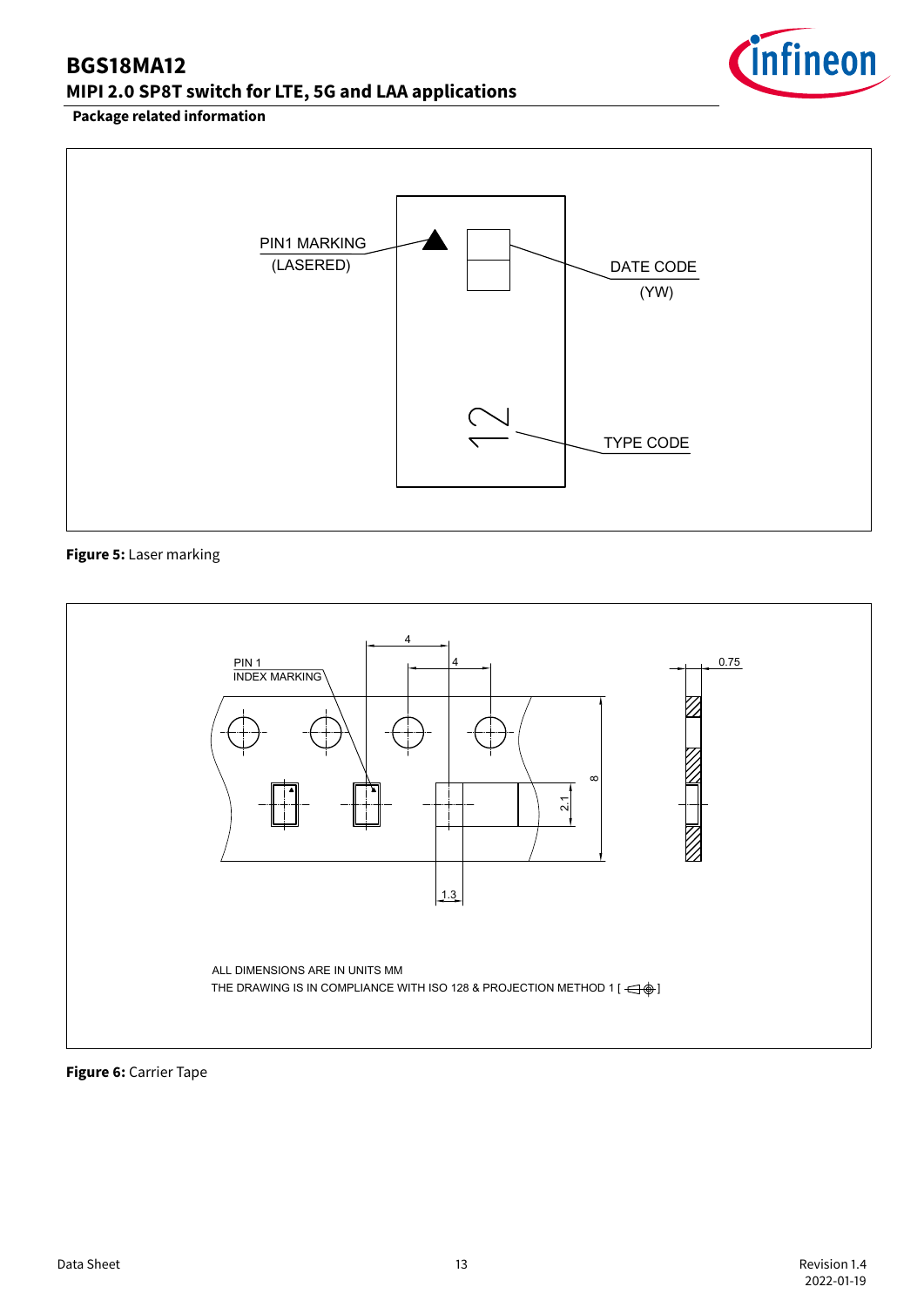**Package related information**



| Year | "V"      | Year | "V"            | Year | "V"            |
|------|----------|------|----------------|------|----------------|
| 2000 | $\Omega$ | 2010 | 0              | 2020 | $\Omega$       |
| 2001 |          | 2011 |                | 2021 |                |
| 2002 | 2        | 2012 | $\overline{2}$ | 2022 | $\overline{2}$ |
| 2003 | 3        | 2013 | 3              | 2023 | 3              |
| 2004 | 4        | 2014 | 4              | 2024 | 4              |
| 2005 | 5        | 2015 | 5              | 2025 | 5              |
| 2006 | 6        | 2016 | 6              | 2026 | 6              |
| 2007 | 7        | 2017 | 7              | 2027 | 7              |
| 2008 | 8        | 2018 | 8              | 2028 | 8              |
| 2009 | 9        | 2019 | 9              | 2029 | 9              |

### **Table 17: Year date code marking - digit "Y"**

**Table 18: Week date code marking - digit "W"**

| Week           | "W" | Week | "W"            | Week | "W" | Week | "W" | Week | "W"            |
|----------------|-----|------|----------------|------|-----|------|-----|------|----------------|
|                | Α   | 12   | N              | 23   | 4   | 34   | h   | 45   | v              |
| $\overline{2}$ | B   | 13   | P              | 24   | 5   | 35   |     | 46   | x              |
| 3              | C   | 14   | Q              | 25   | 6   | 36   | k   | 47   | v              |
| $\overline{4}$ | D   | 15   | R              | 26   | 7   | 37   |     | 48   | z              |
| 5              | E   | 16   | S              | 27   | a   | 38   | n   | 49   | 8              |
| 6              | F   | 17   | $\mathbf \tau$ | 28   | b   | 39   | p   | 50   | 9              |
| 7              | G   | 18   | U              | 29   | C   | 40   | q   | 51   | $\overline{2}$ |
| 8              | H   | 19   | V              | 30   | d   | 41   | r   | 52   | 3              |
| 9              | J   | 20   | W              | 31   | e   | 42   | S   |      |                |
| 10             | K   | 21   | v              | 32   |     | 43   | t   |      |                |
| 11             |     | 22   | Z              | 33   | g   | 44   | u   |      |                |